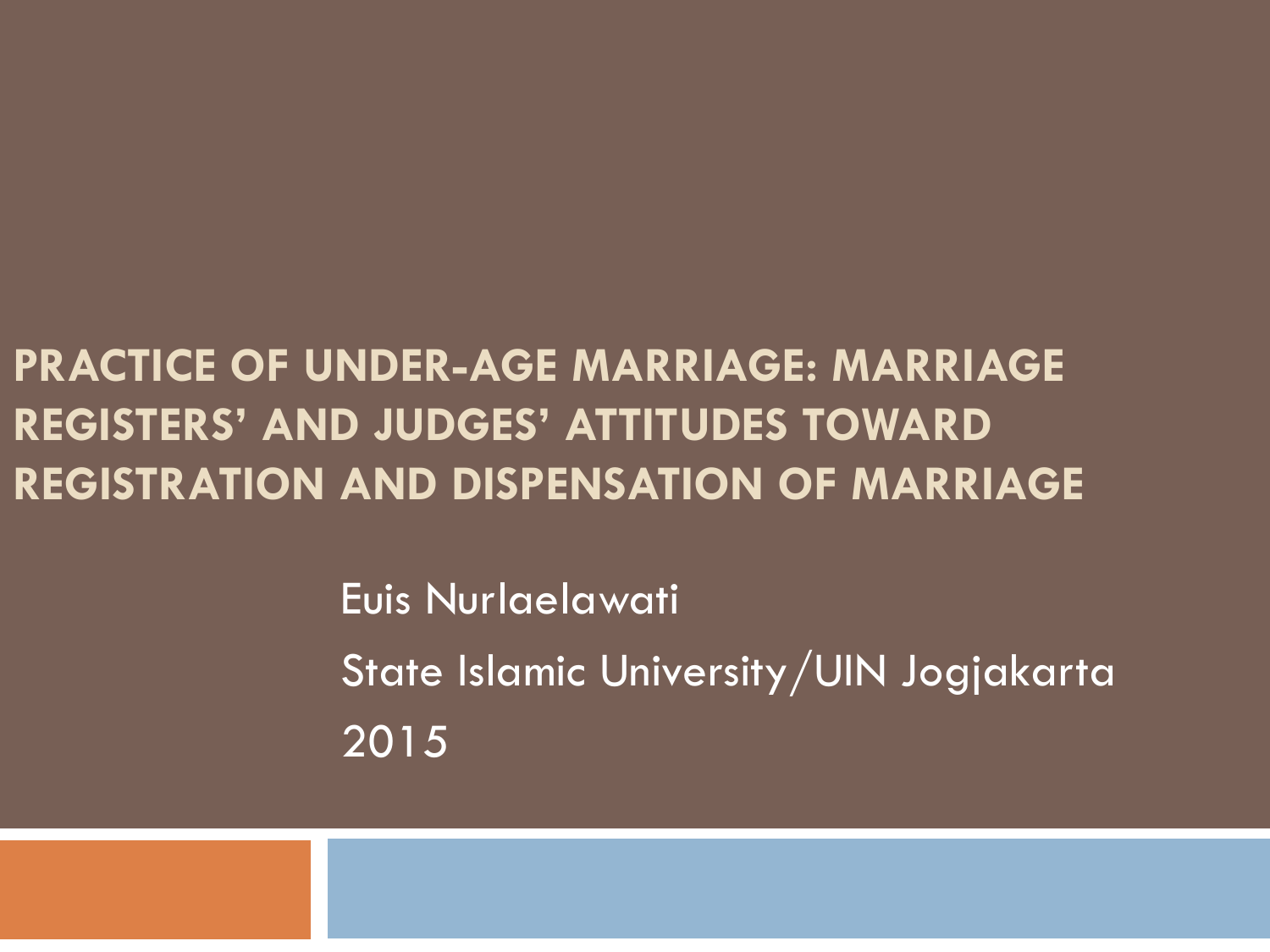### Rules on marriage: sources

### Fiqh

- Law of Marriage
- □ The Kompilasi Hukum Islam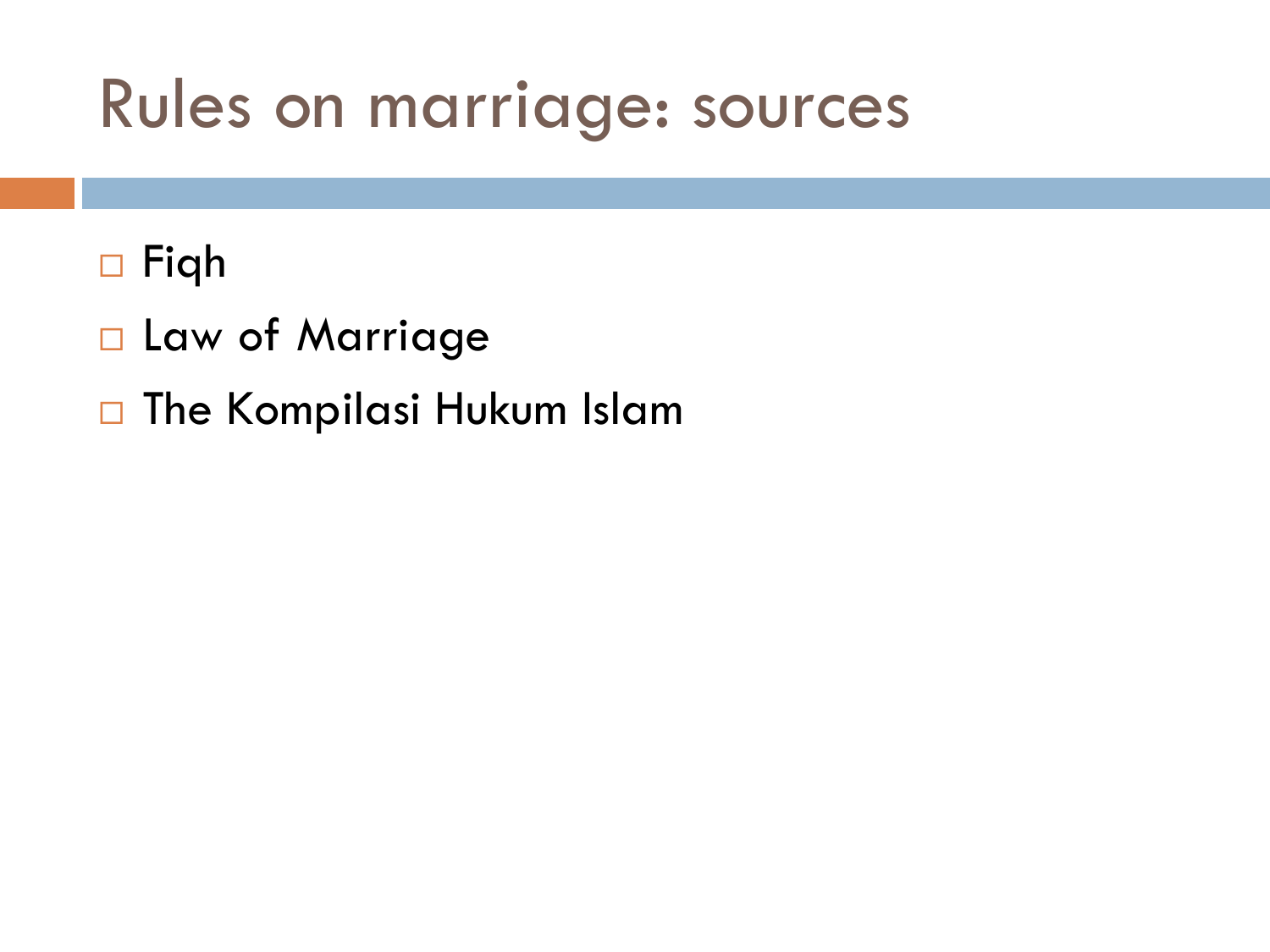# Rules on marriage: requirements and conditions

- Required Elements and Conditions: following Islamic classical texts
	- Spouses: bride and groom
		- No preventing causes
		- **O** Both Muslim
		- Reaching marriageable age; 16 for girls and 19 for boys
	- Contract: Ijab (transfer) and qabul (acceptance)
		- Clear words/clarity of words
		- Consistency of words
		- o In the same place
- Guardian
- □ Witnesses
- $\Box$  mahr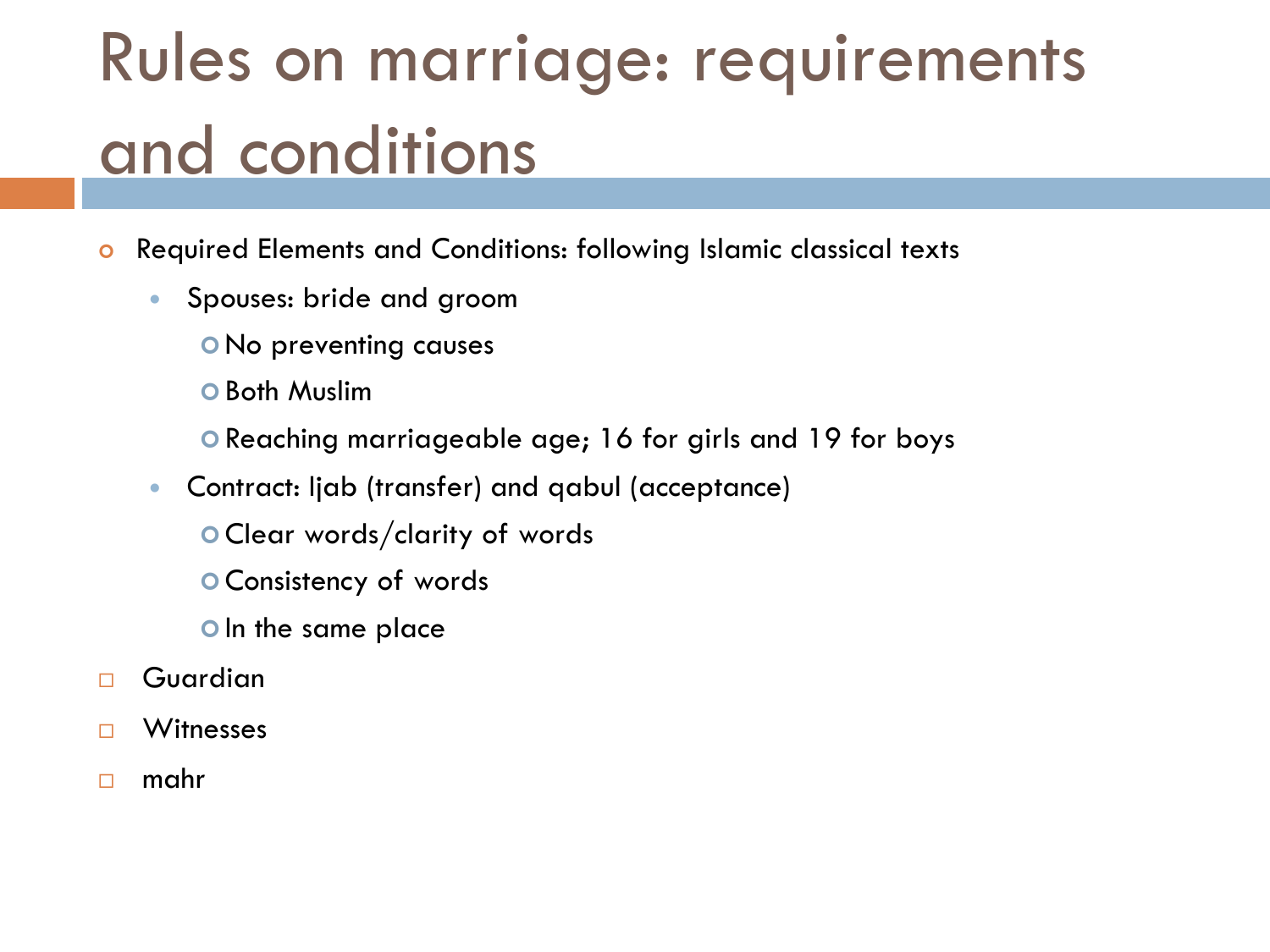# Rules on marriage: additional novel rules

### Also,

#### **n** Marriage should be registered

- KHI, art: not found in classical texts
- **E** Spouses should meet required marriageable age
	- KHI, art 15: not defined in classical texts: 16 for female and 19 for male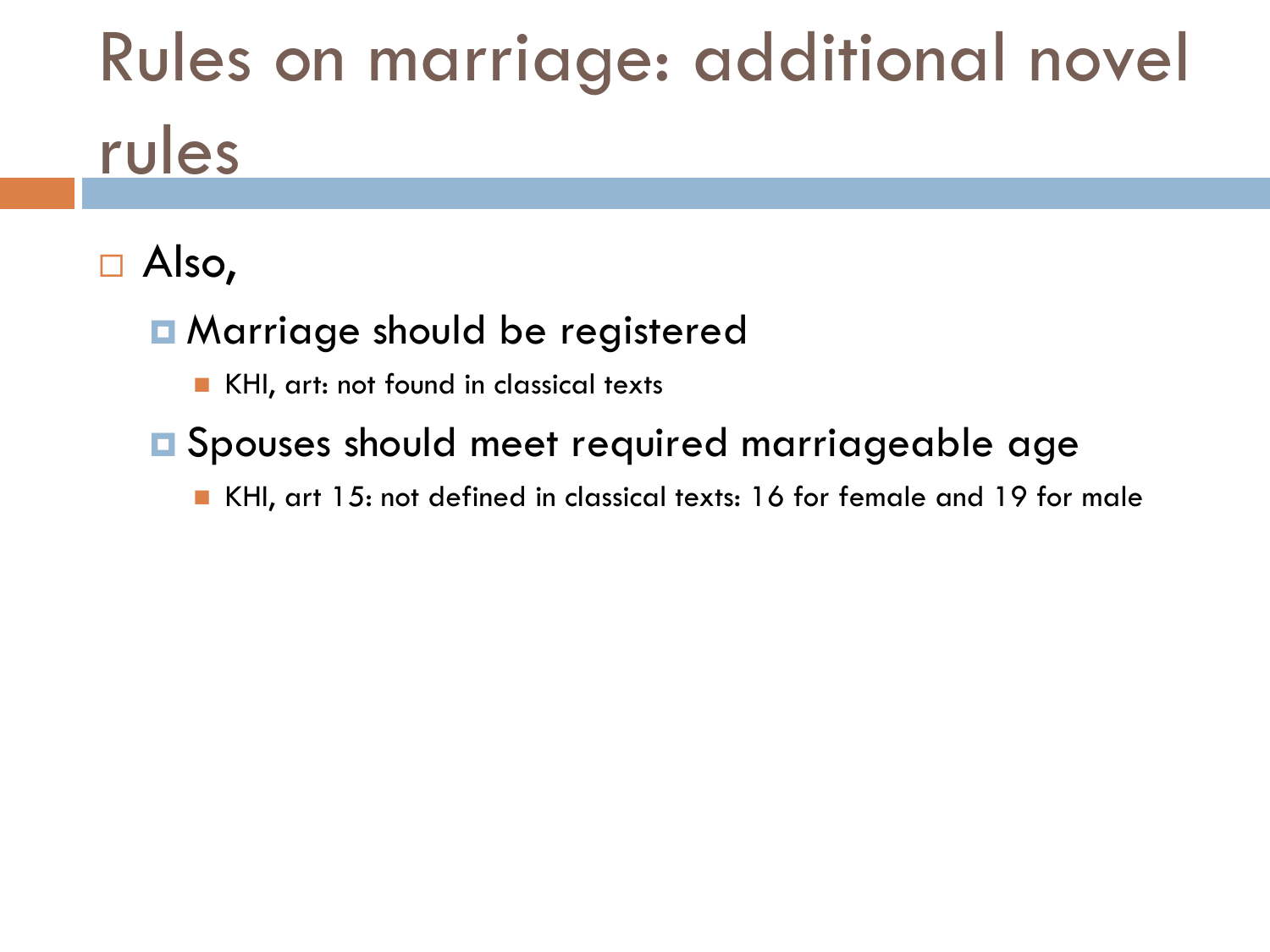Divergent rules related to age of marriage: law, discourse and proposals

#### $\blacksquare$  Minimum age of marriage

- **16 for girls**
- **19** for boys
	- Recommendation and proposal
		- BKKBN 20 (girls) and 25 (boys) years old
		- Equal age for boys and girls (CLD KHI:))
		- HMPA: 16 and 19
		- **Amendment of the Law of Marriage:**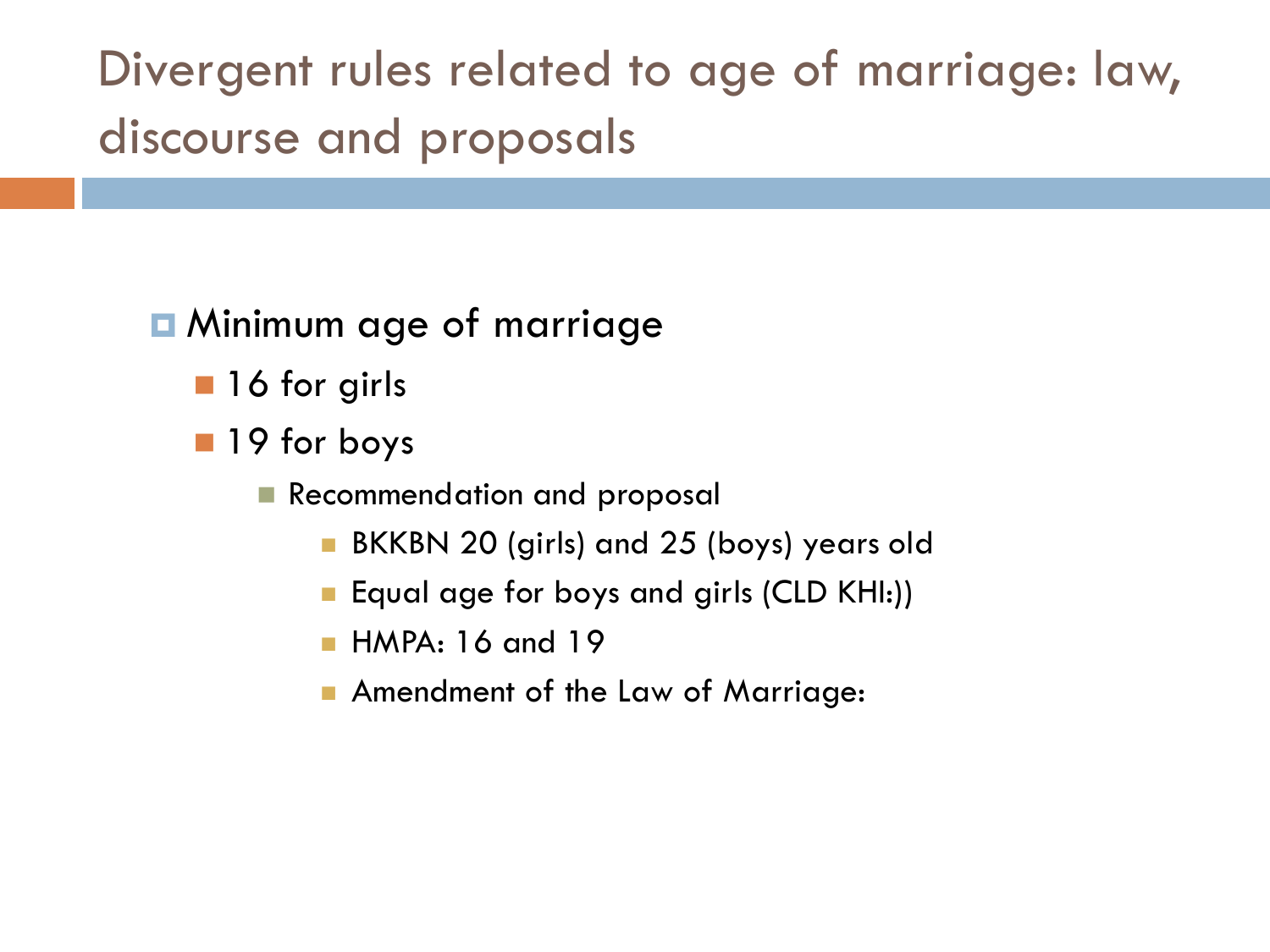## Rules on dispensation

- Spouses of underage could propose dispensation
- **Dispensation: judges' discretionary power** 
	- **Proposed to court**
	- No rule on minimum age for dispensation regulated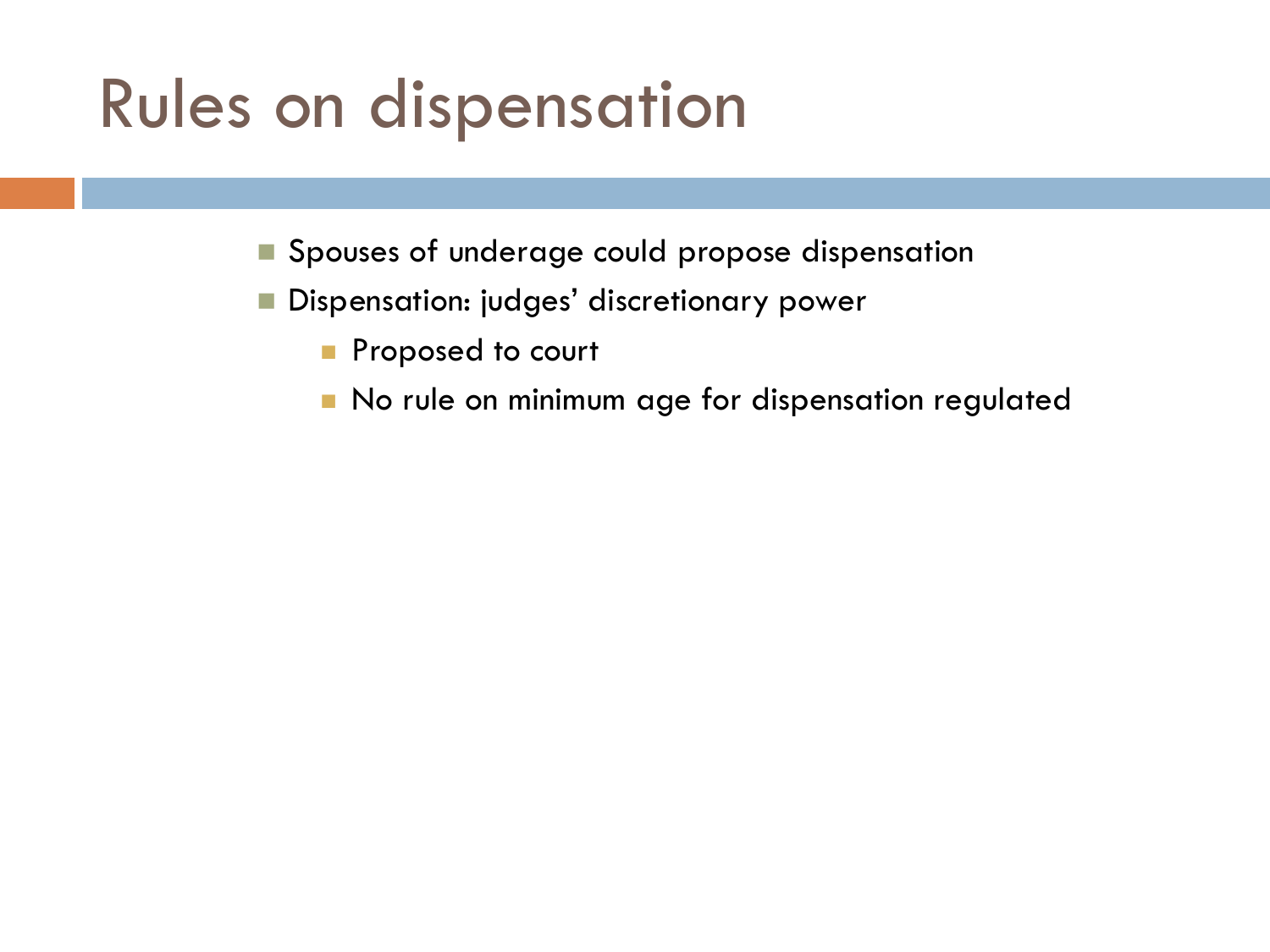# Practice of marriage of underaged couple

- □ Based on statistical data or books of marriage (Karawang, Depok, Tangerang)
	- **□ Couple marry in quite higher age: above 18**
	- Some couple or one spouse marry before the age: not registered
	- **F** Few registered their under age marriage through dispensation procedure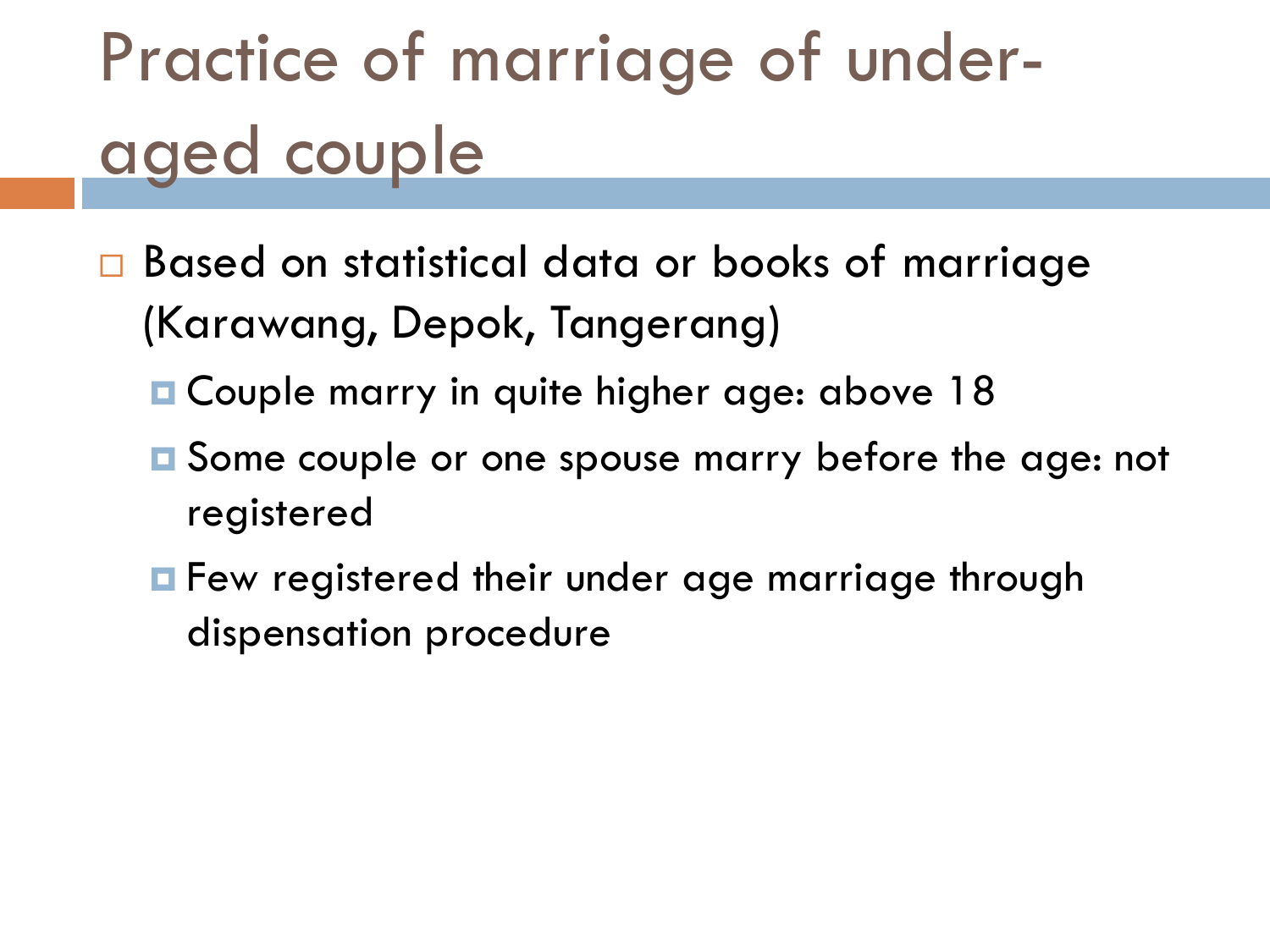### Practice of marriage of under-aged couple

- KUA's attitude: Tegal Waru, Teluk Jambe (Karawang), cikaret, Beji (Depok), Tangerang
	- Many parents come to KUA to marry their under-aged children: registration
	- Understand that the official registrar is KUA's officials
		- **KUA's officials advise them to come to court for dispensation** 
			- Few did, most did not
			- Married therefore their children without registration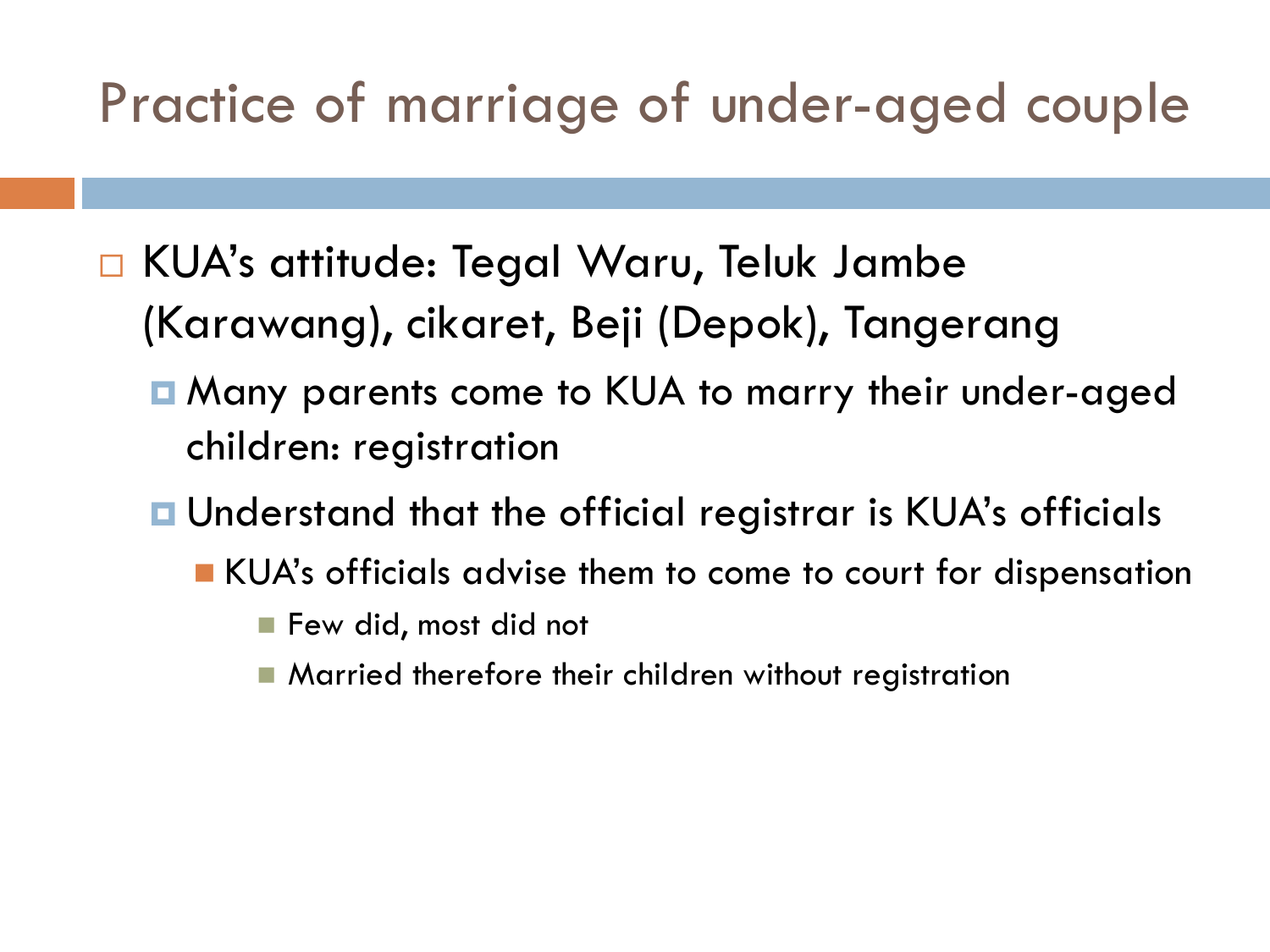#### **Few manipulated documents**

- Some cases went through
- Some did not, recently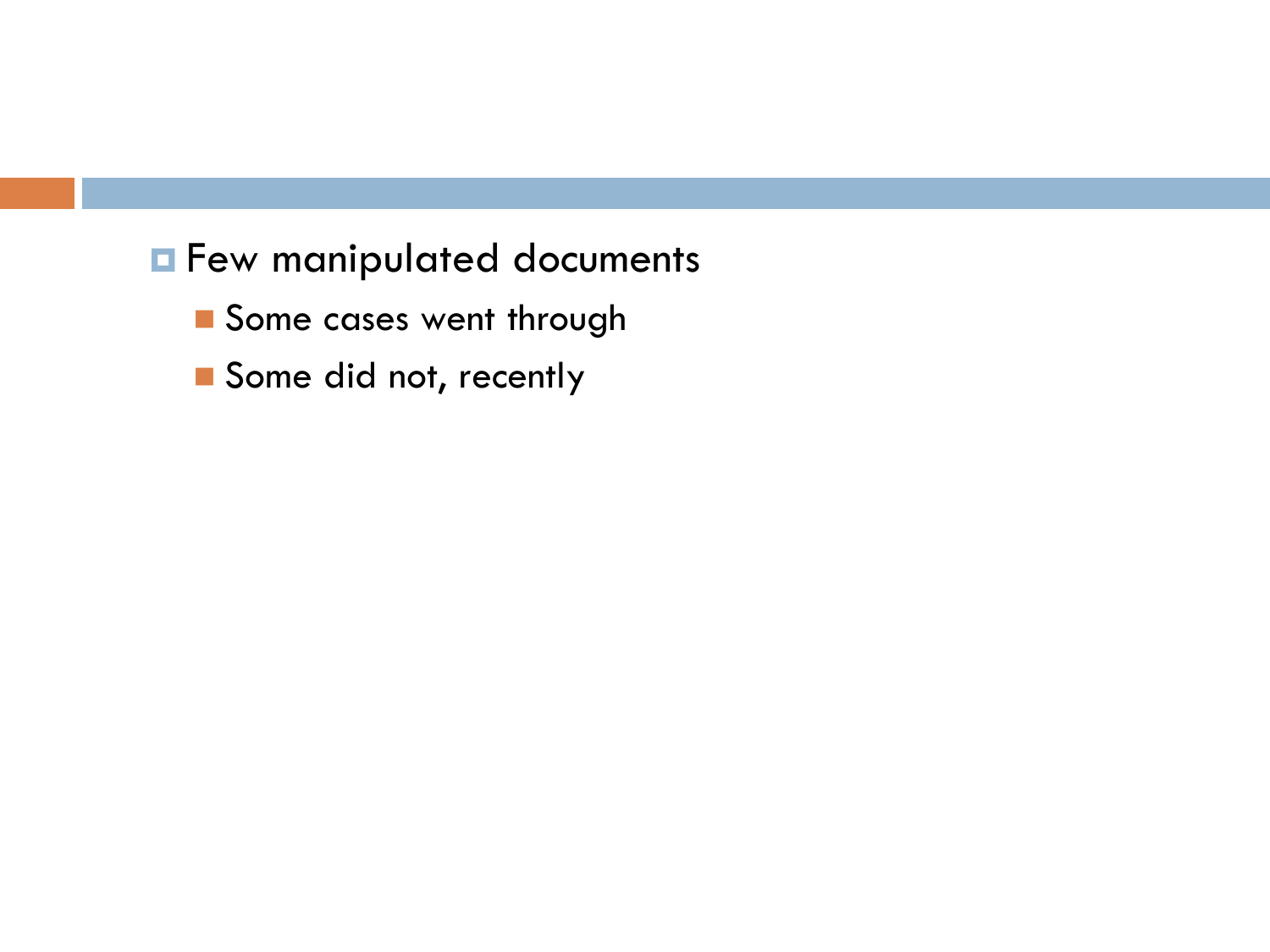#### □ Cases:

- **O** Case 1 (tegal waru)
	- A couple came with parents and 'ulama to KUA to propose to marry
	- Rejected, girl cried, the 'ulama was upset
	- **Married couple without registration**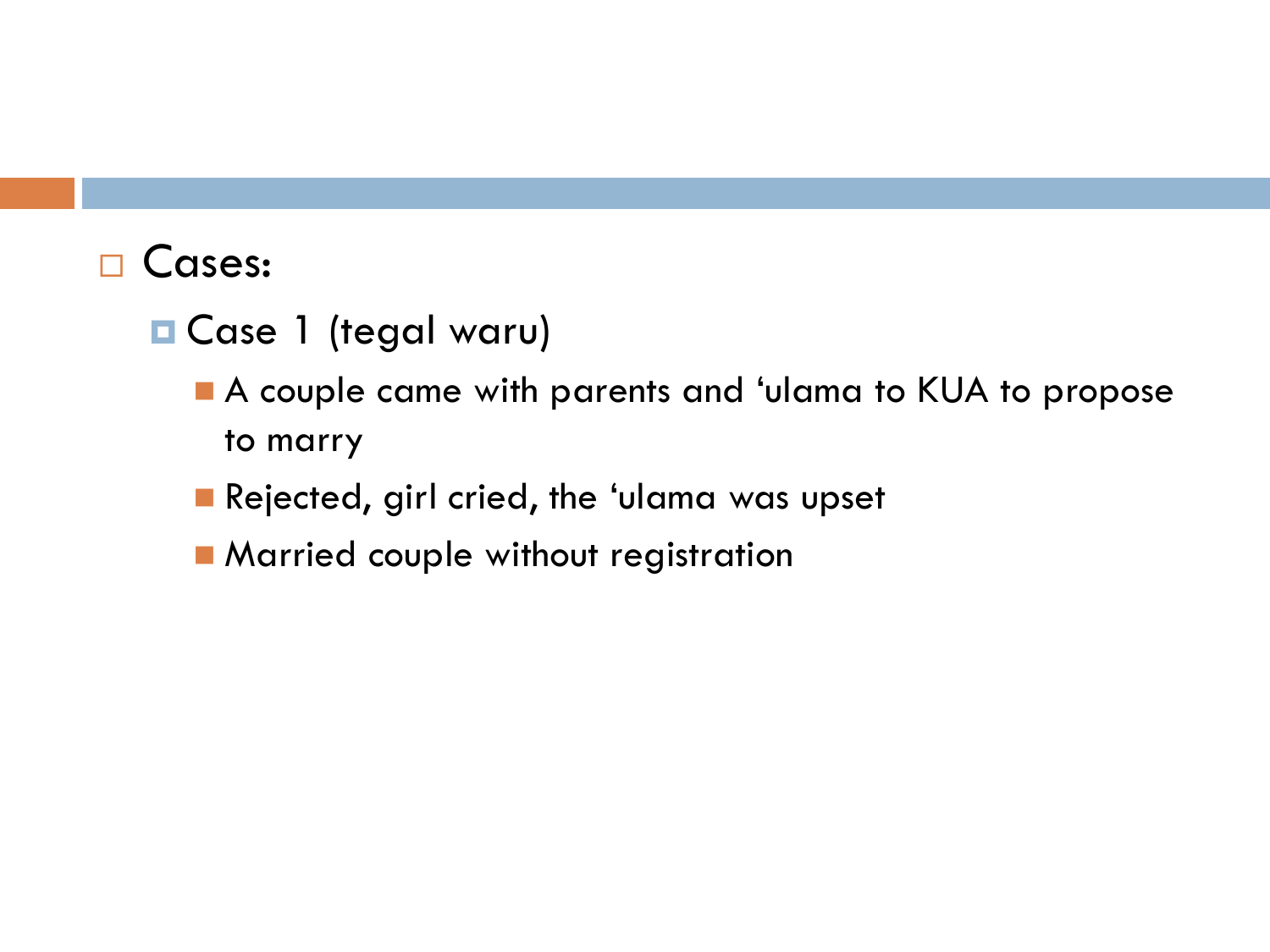#### ■ Case 2 (Teluk jambe)

- A couple came, manipulated one document stating their agreement to marry where age was mentioned and upgraded
- Checked cross with Kartu Keluarga,
- Age of the girls mentioned in N1 was not as what is put in KK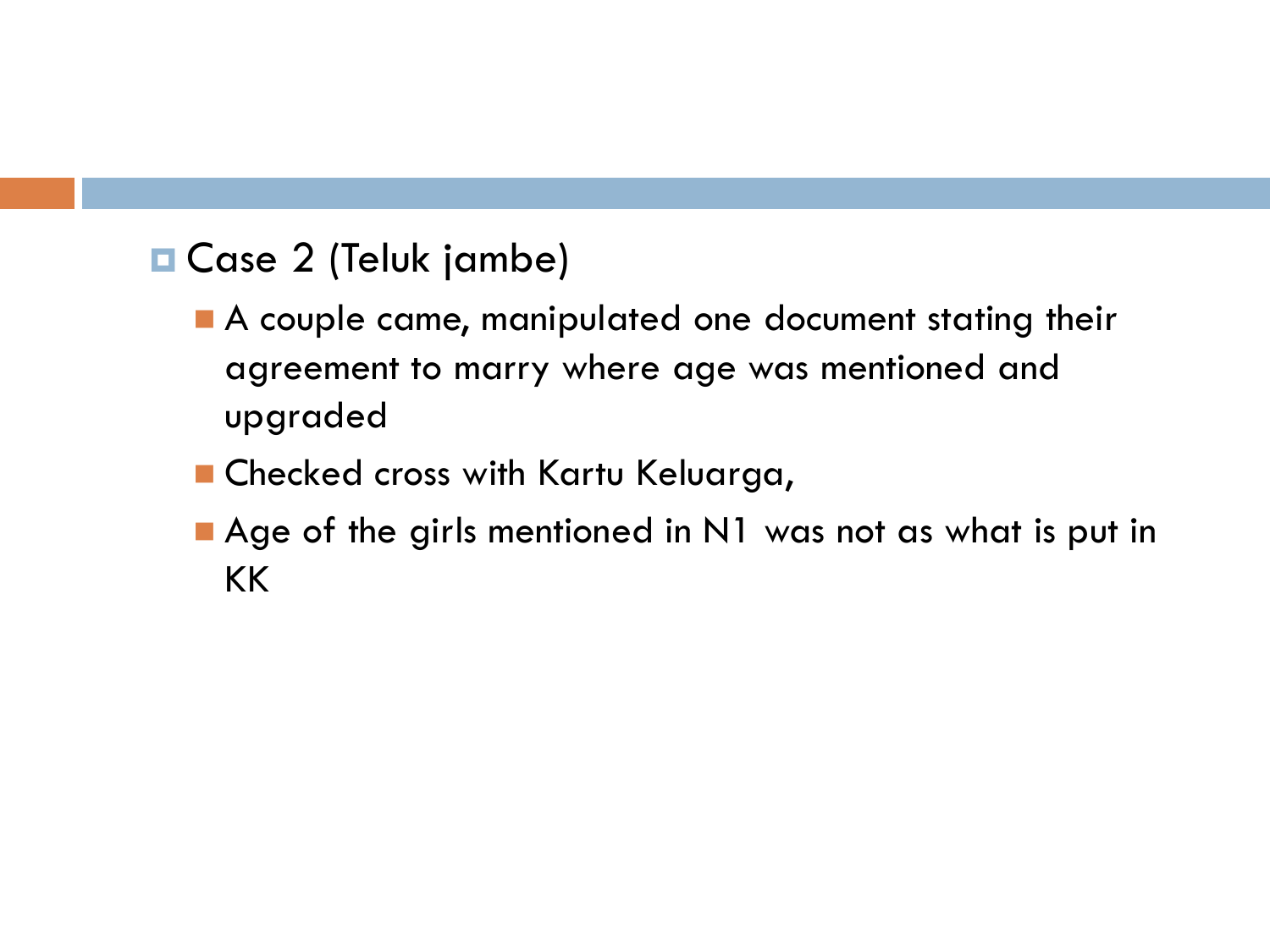### N1 (Surat keterangan untuk nikah); manipulating age of the girl (to be 17)

Undang-Undang Nomor 1 Tahun 1974 **Tentang Perkawinan** Model N-1 Tuscur KANTOR DESA / KELURAHAN **KECAMATAN Wavenus KABUPATEN/KOTA** SURAT KETERANGAN UNTUK NIKAH Nomor: 474 2/30 108 2011 Yang bertanda tangan di bawah ini menerangkan dengan sesungguhnya bahwa: knistin 1. Nama lengkap dan alias Jenis kelamin  $2.$  $00 - 00 - 1994$ Tempat dan tanggal lahir Warga Negara  $5.$ Agama Pekerjaan yum Jaya. RT. 0569 **Tempat tinggal** Bin / binti elian Aguni Status perkawinan a. Jika pria, terangkan jejaka, duda atau beristri dan berapa istrinya b. Jika wanita, terangkan  $6945$ perawan atau janda 10. Nama istri / suami terdahulu Demikianlah, surat keterangan ini dibuat dengan mengingat sumpah jabatan dan untuk digunakan seperlunya.  $\mathbf{u}_{41}$ ,  $1 - 7$ ,  $\mathbf{u}_{4}$ /Lural DESA **PUSEURJAYA** ADE4 \*) nama lengkap 196400003009011002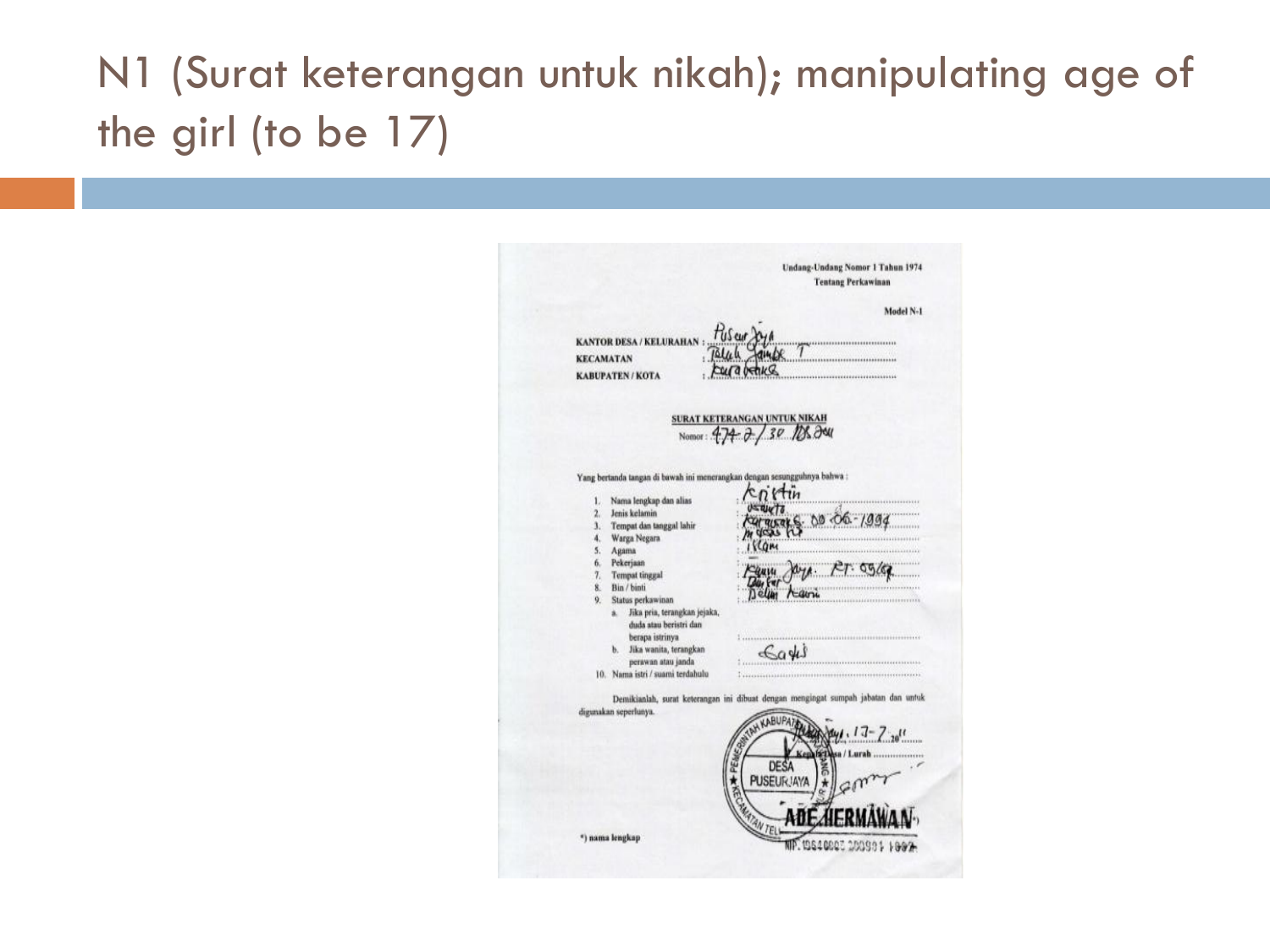### Kartu Keluarga of the family of the girl: showing the correct age (13)

| No.                                                                  | Nama Lengkap                            |                                       | Nik                                  | Jenis<br>Kelamb                     | Tempat Lahir                | Tanggal<br>Lahlr         | Agama                | Pendidikan                                                 | Jenis Pekerjaan                        |
|----------------------------------------------------------------------|-----------------------------------------|---------------------------------------|--------------------------------------|-------------------------------------|-----------------------------|--------------------------|----------------------|------------------------------------------------------------|----------------------------------------|
|                                                                      | 111                                     |                                       | (2)                                  | (3)                                 | (4)                         | $+51$                    | 2661                 | (7)                                                        | 78                                     |
|                                                                      | 1 SAPNING                               |                                       | 3215034505700002                     | PEREMPLI                            | <b>KARAWANG</b>             | 05:05-1970               | SEAM!                | AMAT SDISEDERALAT                                          | <b>MENGURUS RUMAH TANGGA</b>           |
| $\mathfrak{D}$                                                       | RIKI LECNARDO<br><b>KRISTIN</b>         |                                       | 3215031199940003<br>1215034905900998 | LAKLI AK<br>PERENPU                 | <b>KARAWANG</b><br>KARAWANG | 11-05-1994<br>09-05-1995 | ISLAM<br><b>SLAM</b> | <b>SI TRISTOFRAJAT</b><br><b>BELLM TAIZAT SO/SEDERAJAT</b> | PELA ARIMAHASISWA<br>PECA ARGANIASISWA |
| $\mathbf{3}$<br>$\Delta$                                             | <b>KLSNASH</b>                          |                                       | 3215035305020006                     | PEREMPLY                            | <b>KARAWANG</b>             | 13.06.2002               | <b>SLAM</b>          | <b>RETURN TAMAT SO SERFEA AT</b>                           | <b>PELA JAR/MAHASISMA</b>              |
| $\mathbf{G}$                                                         |                                         |                                       | $\overline{\phantom{a}}$             |                                     |                             |                          |                      |                                                            |                                        |
| $\ddot{\text{s}}$                                                    |                                         |                                       |                                      |                                     |                             |                          |                      |                                                            |                                        |
| $\mathcal{I}$                                                        |                                         |                                       |                                      |                                     |                             |                          |                      |                                                            |                                        |
| s                                                                    |                                         |                                       | ÷                                    |                                     |                             |                          |                      |                                                            |                                        |
| $\rm ^{9}$                                                           |                                         |                                       |                                      |                                     |                             |                          |                      |                                                            |                                        |
| tù.                                                                  |                                         |                                       |                                      |                                     |                             |                          |                      |                                                            |                                        |
|                                                                      | <b>Status Hubungan</b><br><b>Status</b> |                                       |                                      | Dokumen Imigrasi<br>Kewarganegaraan |                             |                          | Nama Orang Tua       |                                                            |                                        |
|                                                                      |                                         |                                       |                                      |                                     |                             |                          |                      |                                                            | lbu                                    |
|                                                                      | Perkawinan                              | Dalam Keluarga                        |                                      |                                     | No. Paspor                  | No. KITAS/KITAP          |                      | Avah                                                       |                                        |
|                                                                      | $\overline{\mathfrak{g}}$               | (10)                                  |                                      | 7311                                | (12)                        |                          | $-13$                | (14)                                                       | (15)                                   |
|                                                                      | <b>CERALMATI</b>                        | <b>KEPALA KELUARGA</b><br><b>ANAK</b> | <b>NOONESIA</b><br><b>NDONESIA</b>   |                                     |                             |                          |                      | <b>FDOKASD</b>                                             | FH                                     |
|                                                                      | <b>BELLIM KAWIN</b><br>BELLIM KAWIN     | <b>ANAK</b>                           | <b>INDONESIA</b>                     |                                     |                             |                          |                      | <b>BINSAR SIMATUPANG</b><br><b>BINSAR SIMATUPANO</b>       | <b>SAPINGE</b><br>SAPNAH               |
|                                                                      | 4 BELUM KAWN                            | <b>ANAK</b>                           | <b>INDONESIA</b>                     |                                     |                             |                          |                      | <b>BIRSAR SIVATUPANG</b>                                   | <b>SAPNAH</b>                          |
|                                                                      |                                         |                                       |                                      |                                     |                             |                          |                      |                                                            |                                        |
|                                                                      |                                         |                                       |                                      |                                     |                             |                          |                      |                                                            |                                        |
| X                                                                    |                                         |                                       |                                      |                                     |                             |                          |                      |                                                            |                                        |
| No.<br>×<br>$\overline{a}$<br>s.<br>$\overline{5}$<br>$\delta$<br>s. |                                         |                                       |                                      |                                     |                             |                          |                      |                                                            |                                        |
| ü<br>10                                                              |                                         |                                       |                                      |                                     |                             |                          |                      |                                                            |                                        |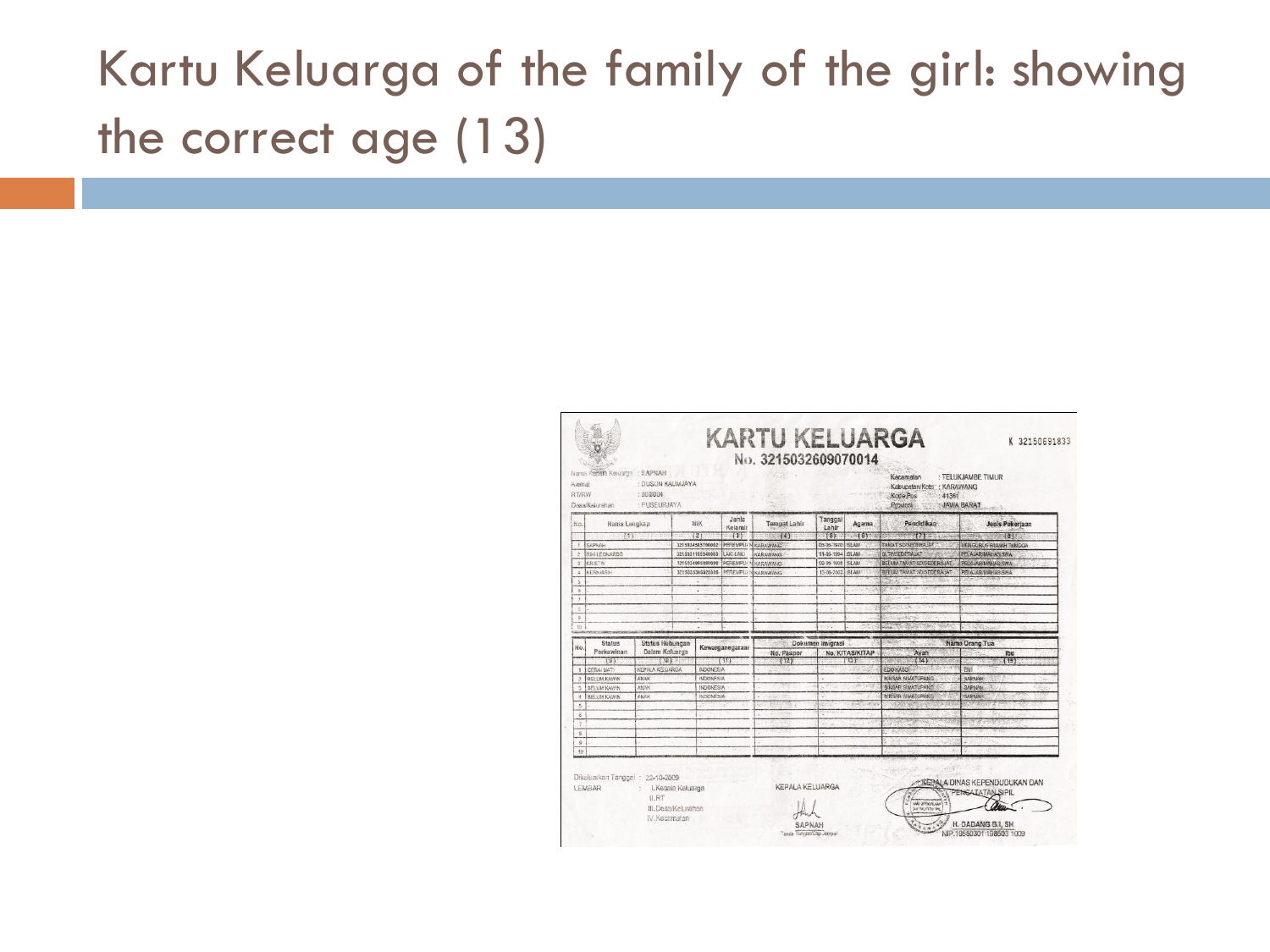#### Case 3 (Teluk Jambe)

- A convert boy, aged 17, wanted to marry his girl friend
- **□ Came to court for dispensation**
- **<u></u>**Judges disagreed:
	- **rejected as dispensation should be proposed by parents** (parents are non-Muslim)
	- **Accepted, as non-Muslim parents could not come** 
		- **Agreed to accept non-Muslim parents who for temporal time** abide to Islamic law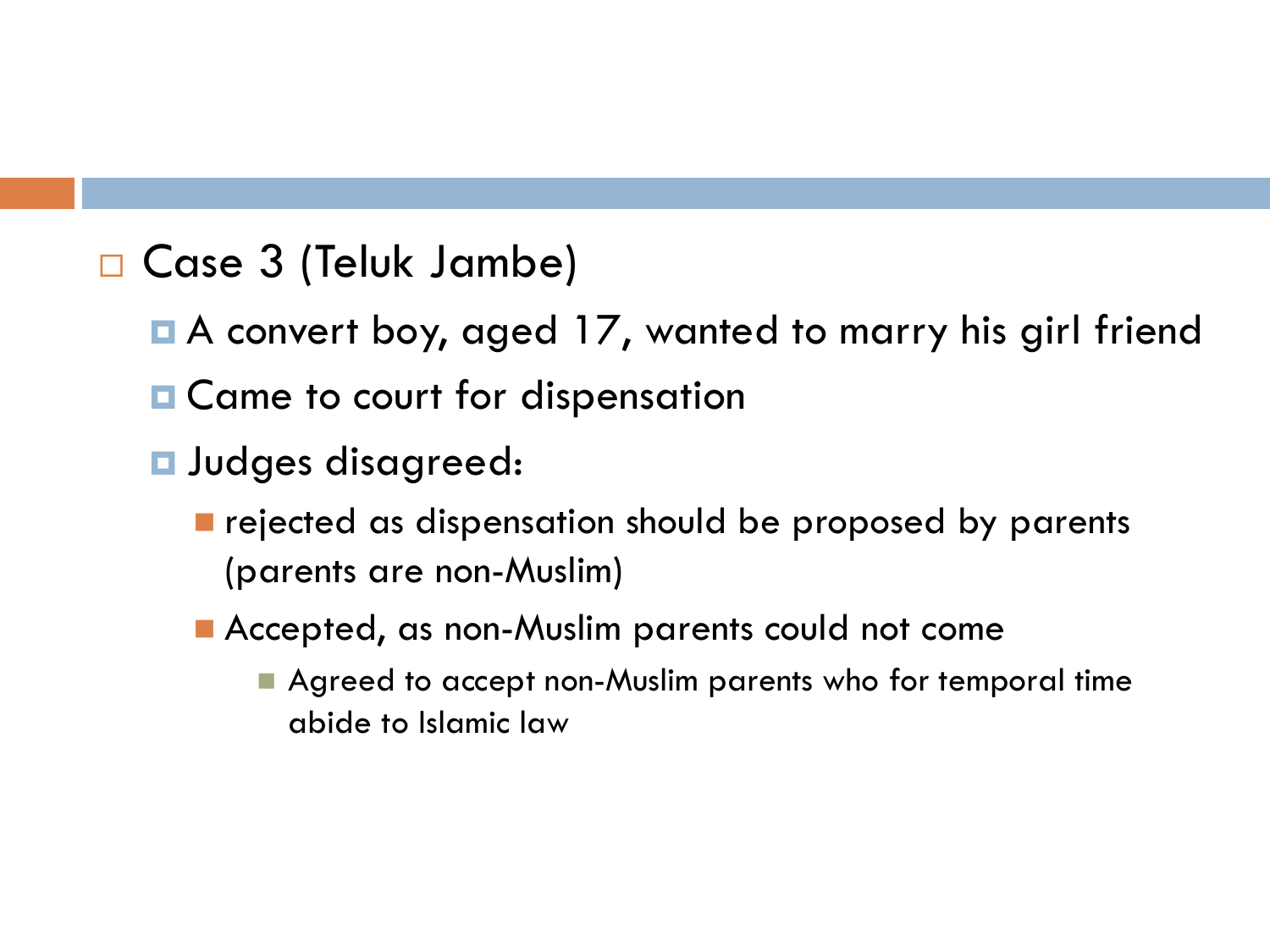#### □ Case 4 (Tangerang)

- A pregnant girl, aged 14 and 2 months, proposed dispensation to marry her boy friend
- Conceived baby for 5 months
- **Parents agreed**
- **Approved to marry**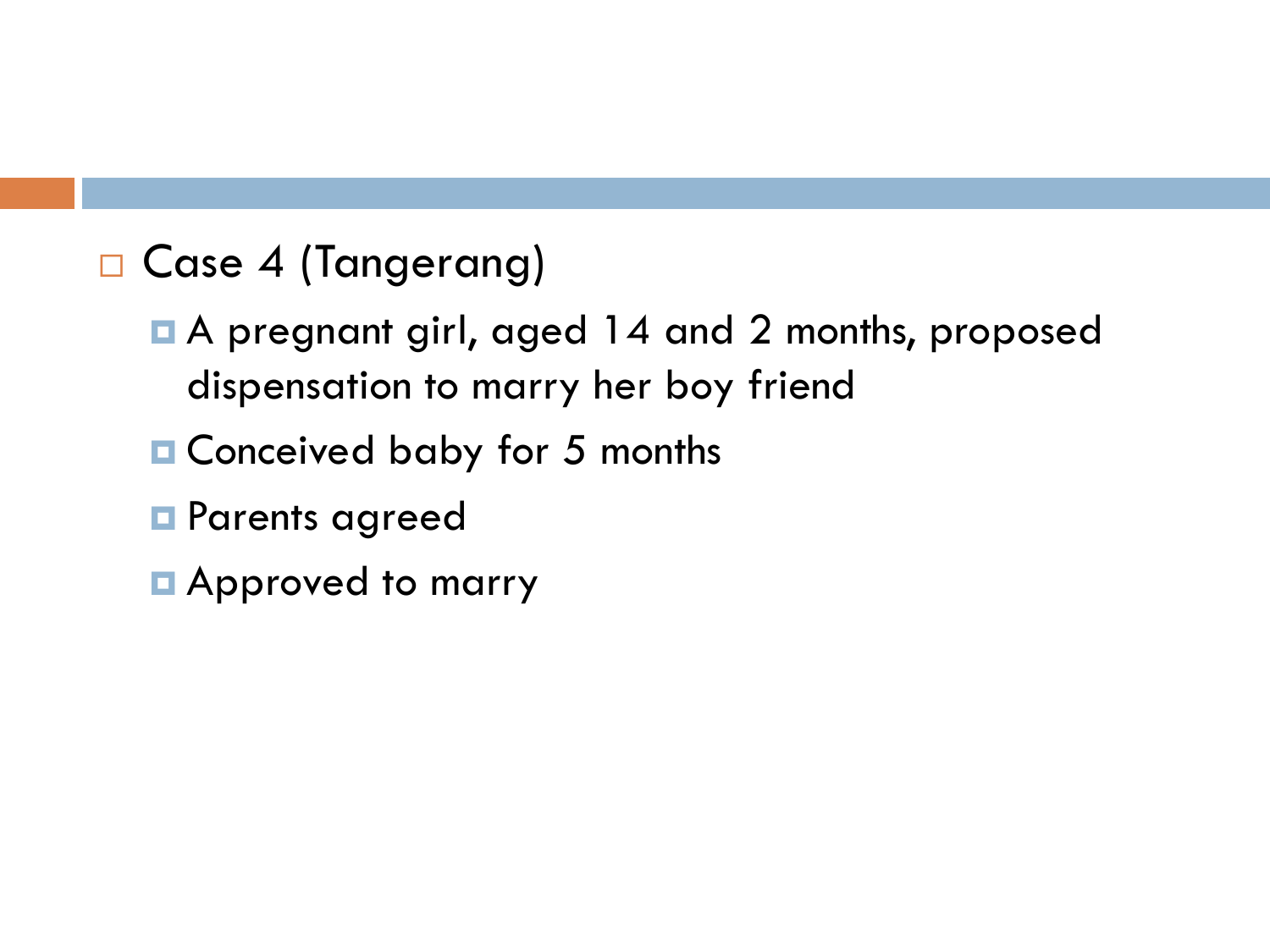# Proposal for dispensation: Reasons

- □ Propagating and observing religious doctrines: avoiding committing sins
	- $\blacksquare$  Illicit sexual inter-course
	- **Pregnancy**
- □ Local culture
	- **Elder parents' urgent need to see their children marry**
	- **□ Children's leisure and stigma**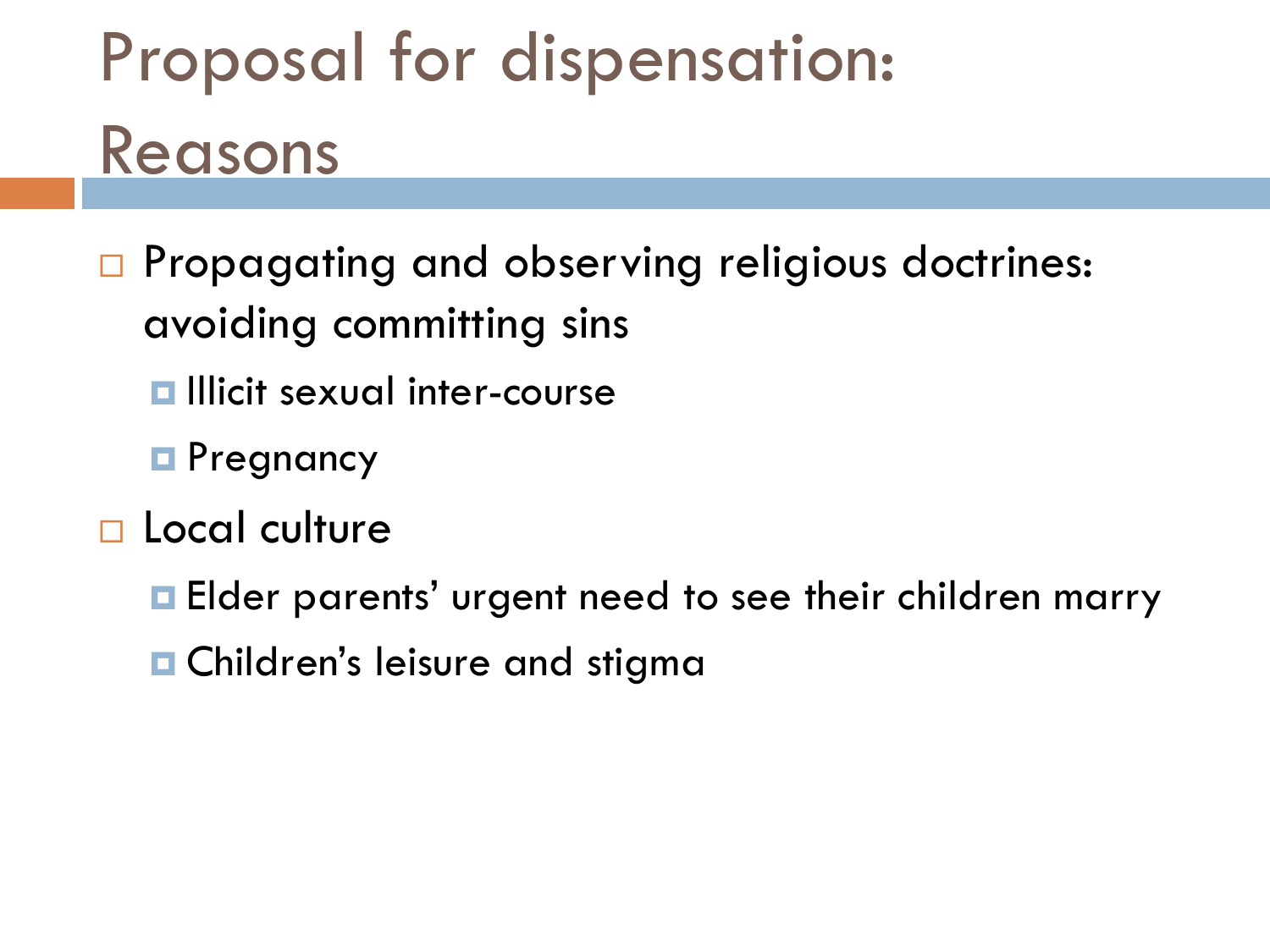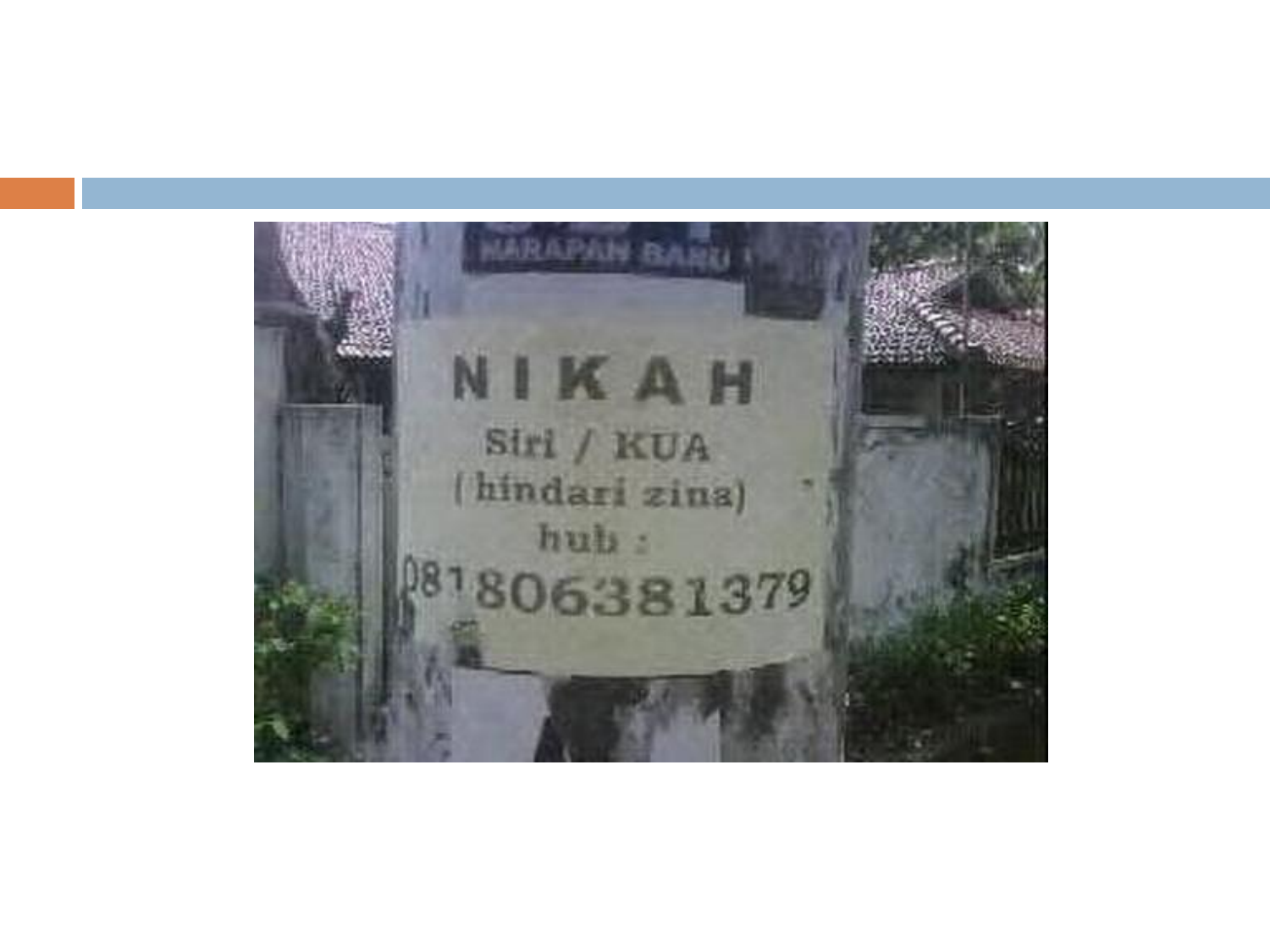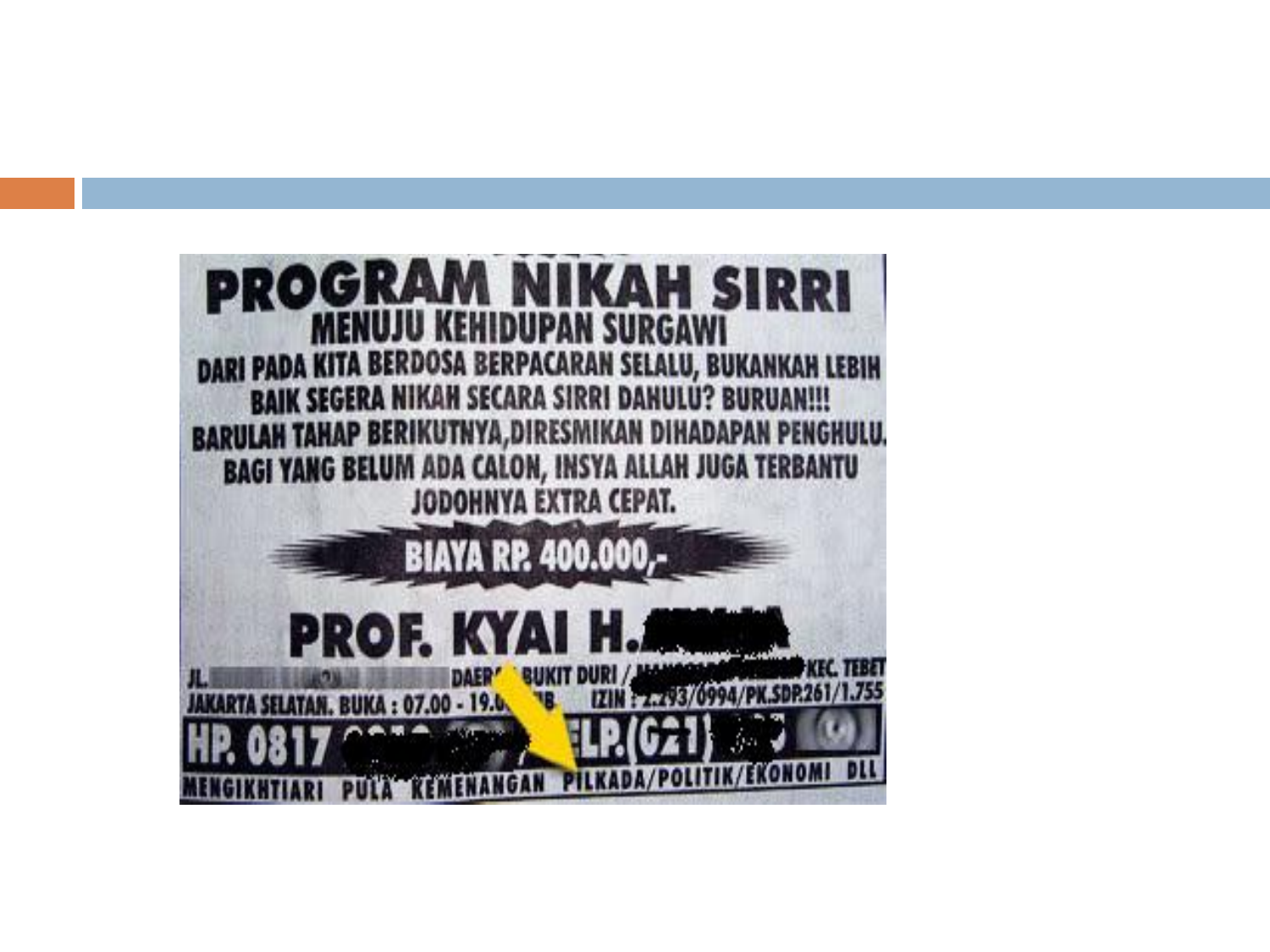# Judges' attitude: dispensation

#### $\Box$  Dispensation in practice

- $\blacksquare$  Permissive attitudes of judges
- **□** Stress on accidental needs, not long term effects
- Age where dispensation is given varied: 13, 14, 15
- $\blacksquare$  litihad, sumplementary
- Dilemmatic argument
	- **F** For the sake of public good.interest (kemaslahatan), which is to them preferred to be upheld, but,
	- Also to avoid 'mafsadat' is considered to be preferred than to take 'maslahat'
	- Child (daughter) from marriage of under-age marriage is considered to have no right to have guardianship from her father, following the legal opinion of minimum age of pregnancy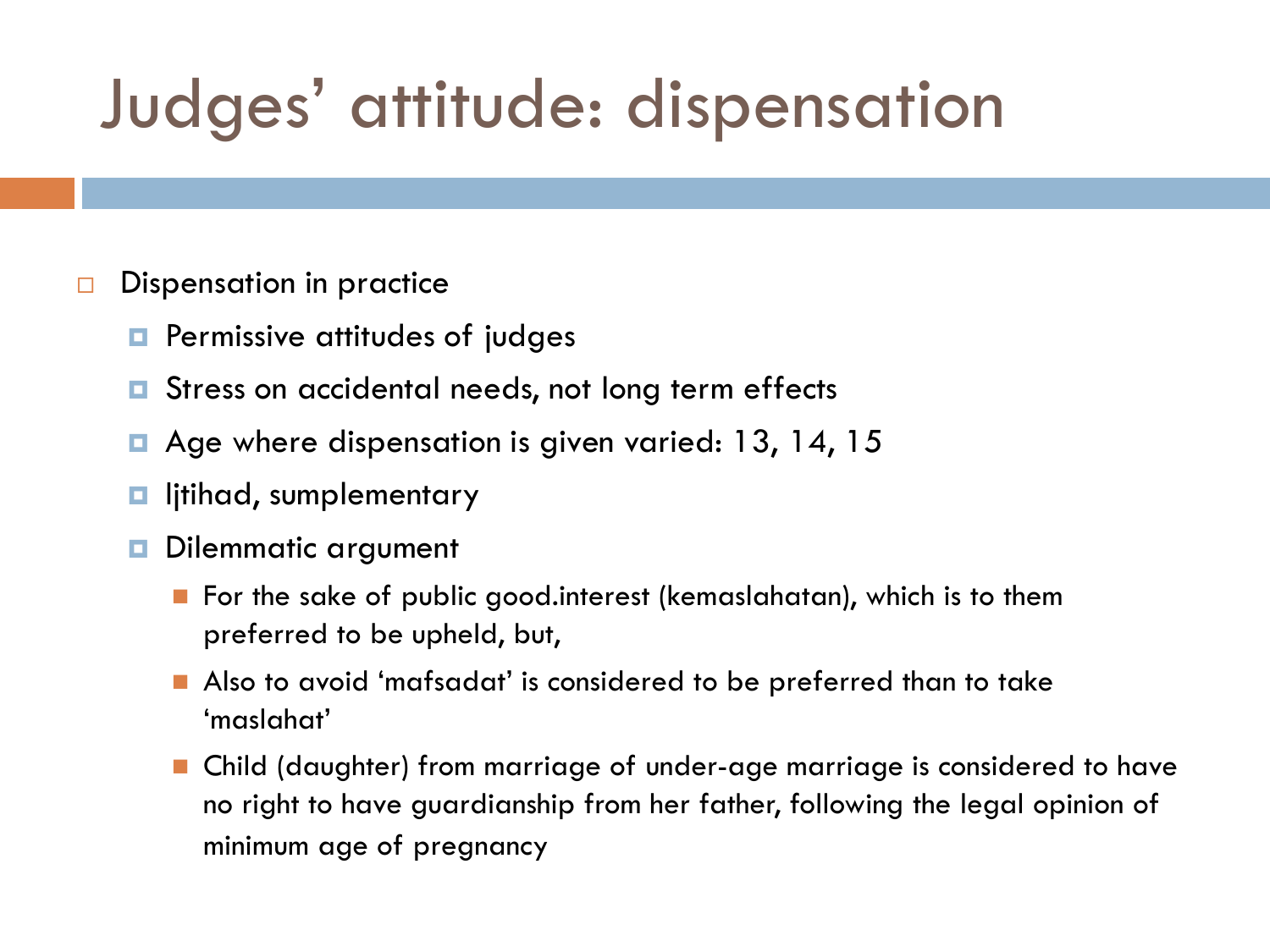Isbat nikah and under age marriage: legal hole and concurrance

- □ A number of proposals of istabt nikah result from unregistered under age marriage
- □ Judges are not very much concerned about the legal qualification of spouse when conducting nikah sirri
- $\Box$  Isbat nikah and dispensation of marriage solution or problem?
- $\Box$  The regulation of nikah hamil